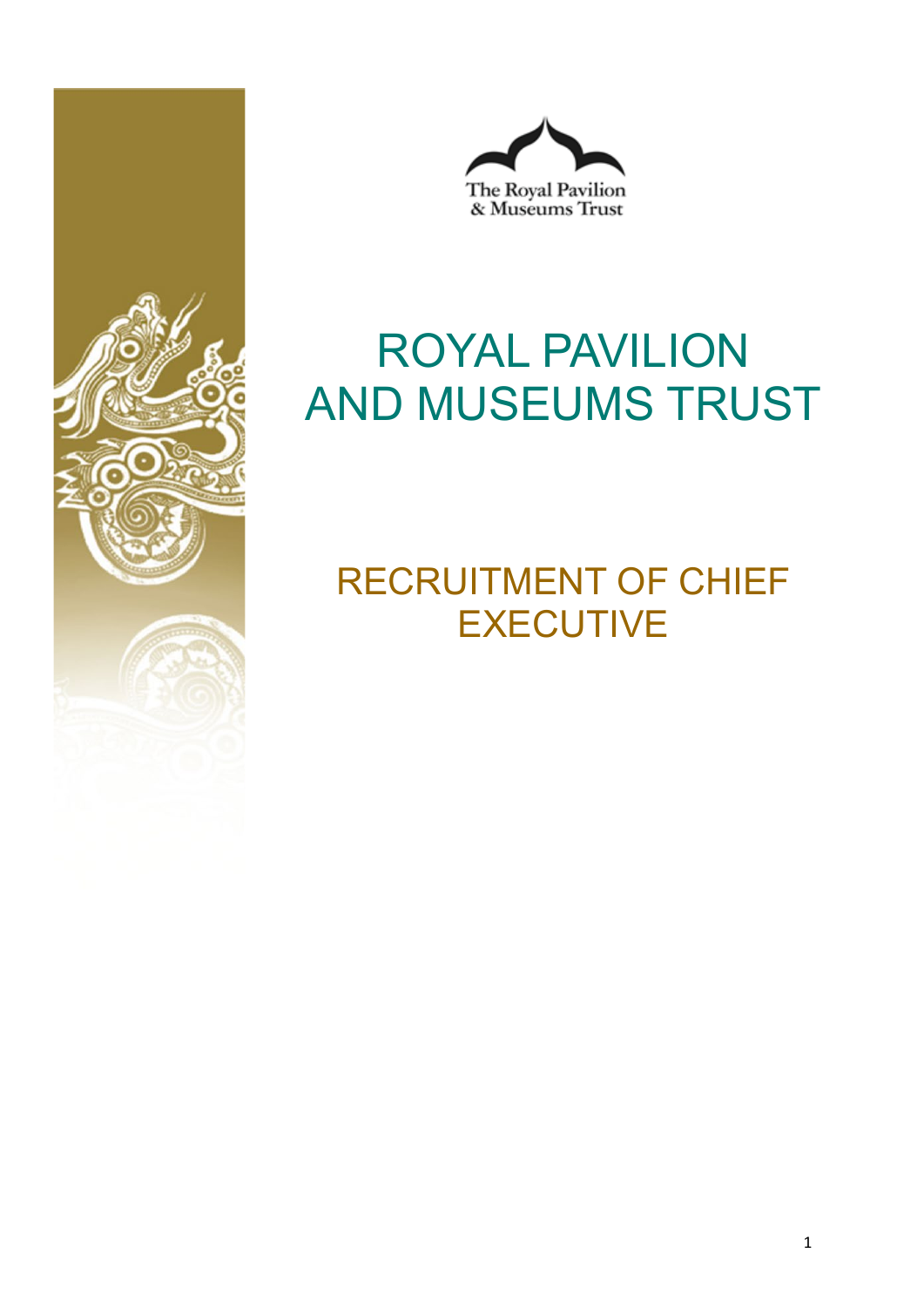*'Inspire the minds and morals of the people, forget the busy world and afford pleasure and consolation from illness or depression'*

*The Mayor of Brighton, at the opening of Brighton Museum & Art Gallery in 1873*

#### Welcome

Thank you for your interest in becoming the Chief Executive of the Royal Pavilion and Museums Trust.

This is the start of an exciting new chapter for the Royal Pavilion and Museums, after transferring to Trust status. It is a unique opportunity for a new Chief Executive Officer to lead a step change transformation from a council-run museum to a vibrant, independent, sustainable charity which has diversity and excellence at its heart and which offers visitors a world-class experience of Brighton's extraordinary portfolio of museums and their collections.

If you're keen to make a significant contribution to the future of this nationally significant museums service, please get in touch.

Michael Bedingfield MA FCIM

**Chair** 

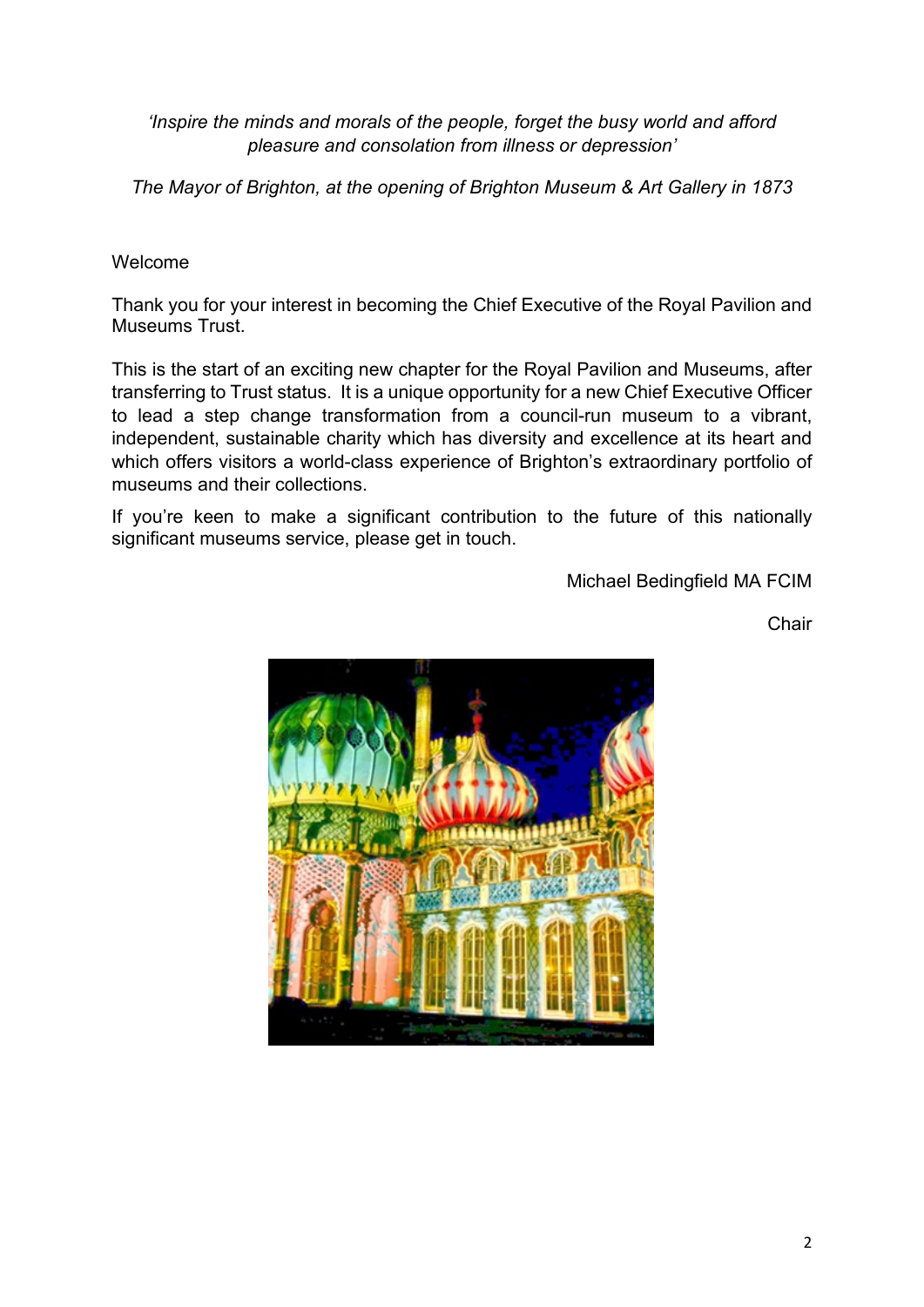### **The Royal Pavilion and Museums**

The city of Brighton & Hove is the most famous of all English seaside resorts, unrivalled for its distinctive architecture, artistic innovation and social tolerance.

The Royal Pavilion is recognised the world over as a building of international significance and has over time become the emblem of the city of which it is the centrepiece. Brighton & Hove City Council (BHCC) currently manages the Royal Pavilion and Museums Service (RPM). By the end of 2020, it is intended that management of the museums service will pass to the Royal Pavilion and Museums Trust (RPMT), a new charity which has been developed from the existing Royal Pavilion and Museum Foundation.

The Royal Pavilion and Museums Service embraces the Royal Pavilion and Garden along with Brighton Museum & Art Gallery, the Booth Museum of Natural History, Hove Museum & Art Gallery and Preston Manor and its significant and wide-ranging collections. The RPM museums and collections are of international and national reputation and importance, and are treasured by visitors to the region as well as local communities.

- In 2018, the **Royal Pavilion** (Listed Grade I) and **Garden** (Listed Grade II) attracted around 300,000 visitors from around the world. The Regency building was designed by John Nash and the richly decorated Pavilion was the royal residence and seaside retreat for the Prince Regent and has had a fascinating history.
- **Brighton Museum & Art Gallery** (Listed Grade II\*), which opened on its current site in 1873, underwent a £10m refurbishment in 2002. The museum's eclectic collections, which appeal to a wide range of different interests and age groups, include Designated collections of world art and decorative art, and galleries focusing on fashion and style, archaeology and local history.
- The **Booth Museum of Natural History** (Listed Grade II), built in 1874, is one of the largest taxidermied bird collections in the UK, with collections of international scientific significance.



• **Hove Museum & Art Gallery**, a Victorian house which opened as a museum and art gallery in 1927, was refurbished in the early 2000s, and has developed a reputation for family activities and exhibitions, as well as creative workshops and adult learning.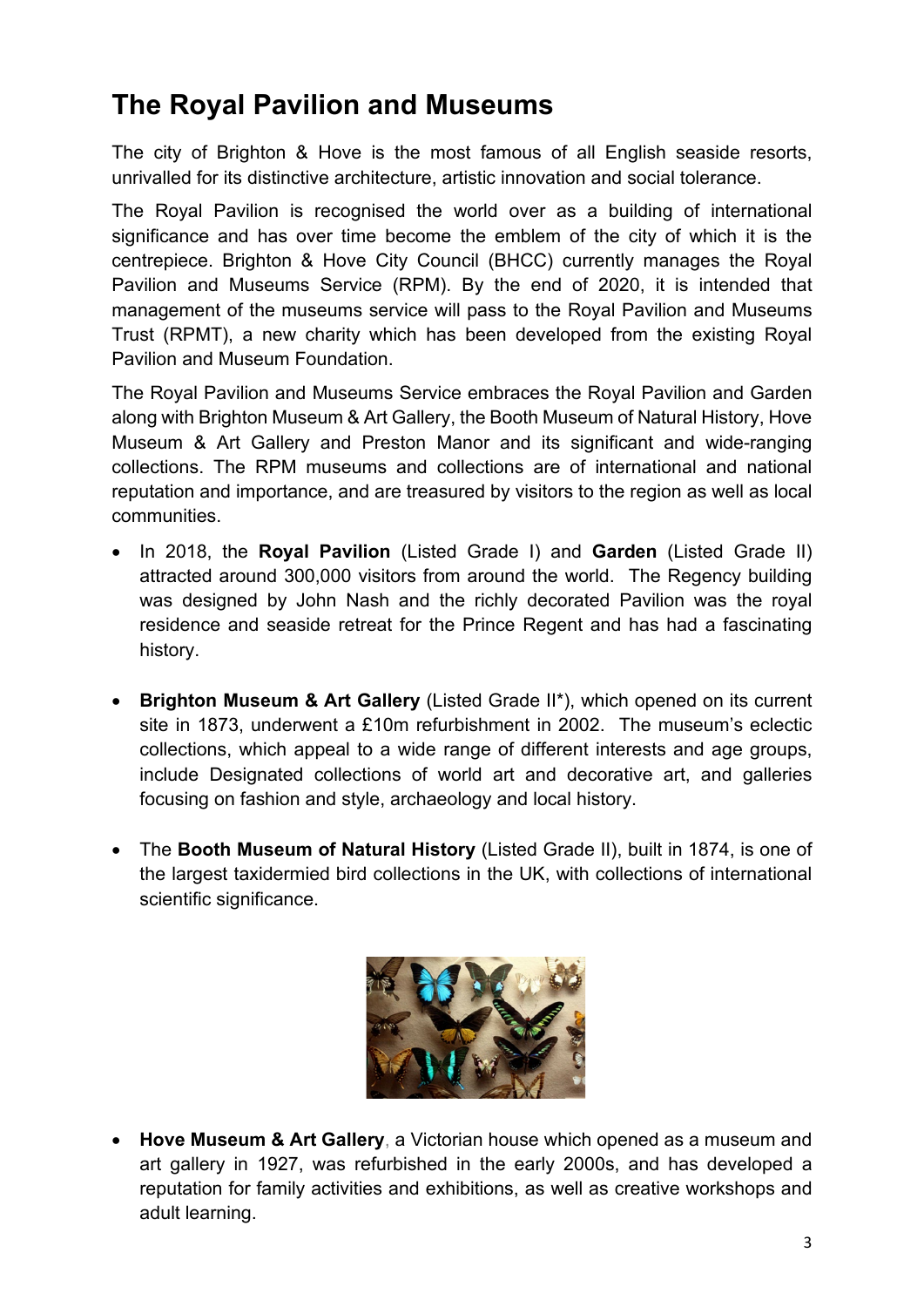**Preston Manor** (Listed Grade II\*), was originally built about 1600. The Manor is known for its formal and informal creative learning activities and its reputation as Brighton's most haunted house.



The RPM is an Arts Council England National Portfolio Organisation and the World Art, Decorative Art and Natural History collections have been awarded Designation status, recognising them as being collections of national and international significance.

Regionally, the RPM makes an important contribution to museum development. As lead partner of a consortium with the Hampshire Cultural Trust, Oxfordshire County Museums Service, and Chatham Historic Dockyard Trust, the RPM provides professional support to implement transformation change among museums in the region.

### **Dimensions**

- Annual visitors to the Royal Pavilion and Museums: 300,000
- Income 2019/20: £4,352,120
- Turnover: £7.5m
- Number of staff: 200 plus approx. 40 casual staff
- Number of volunteers: 180
- Number of direct reports: 5
- In addition, the RPM oversees the Museum Development Service which supports over 300 museums in the South East.

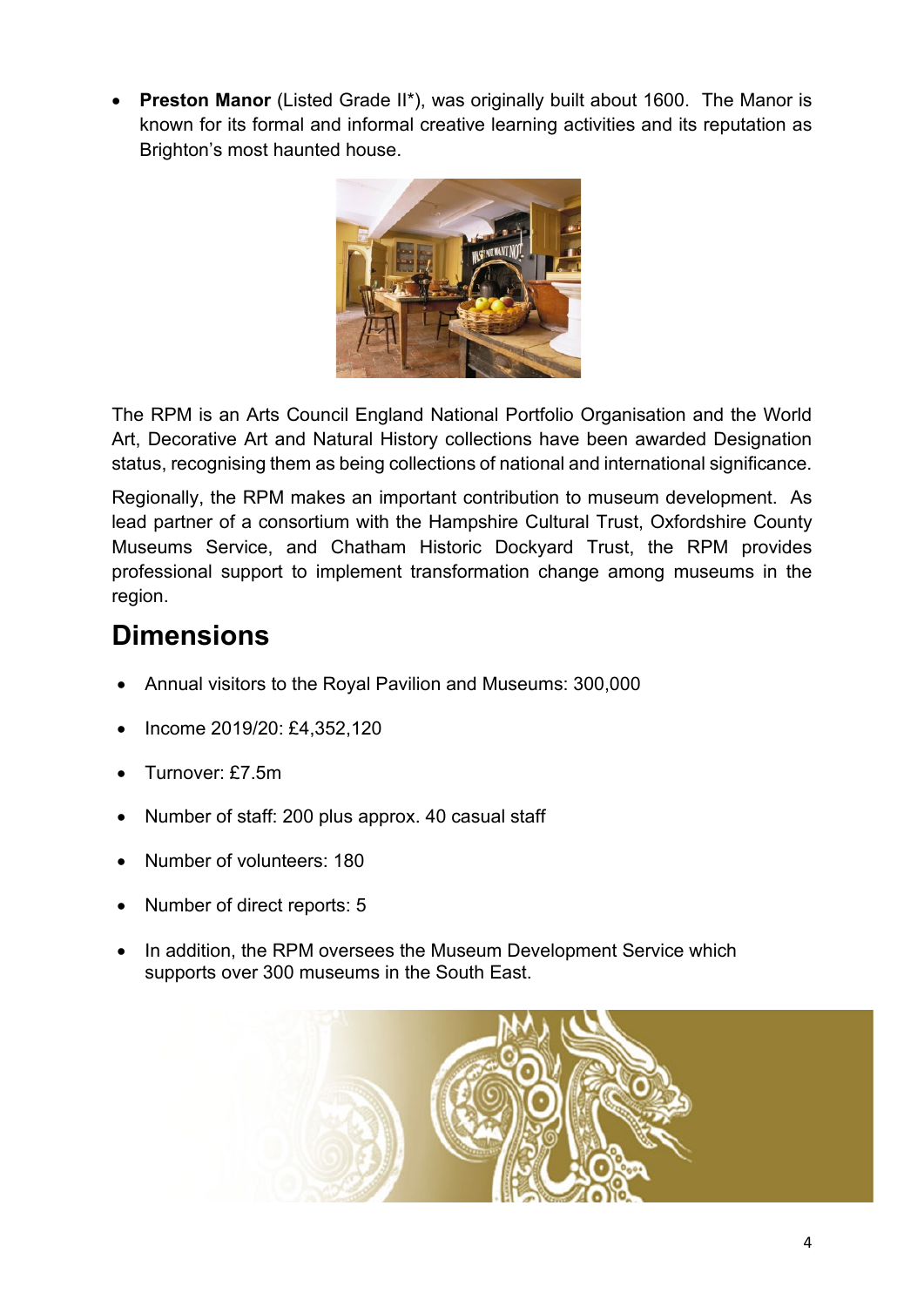### **Vision and Mission**

The RPM's vision is to provide museums that play a vital role in making Brighton & Hove a fantastic place to live work and visit, and to inspire people to build a more sustainable and socially just world.

The RPM's mission is to preserve the past to inform the present.

It sets out to do this through using the outstanding collections, buildings and knowledge in its care, to challenge and inspire visitors to positively shape their future and support the economy and environmental sustainability of Brighton & Hove, promote personal well- being, and celebrate diversity.



### **Strategic objectives**

The RPM's objectives are to:

- Be more strategic in caring for and developing our natural, scientific and cultural resources for present and future generations
- Develop a distinctive offer at each of our five sites and online to support learning, creativity, well-being and engagement of diverse audiences
- Actively engage children and young people
- Build a co-operative, sustainable and resilient organisation that supports the wider cultural sector
- Ensure the organisation and its work reflects the diverse culture of contemporary society

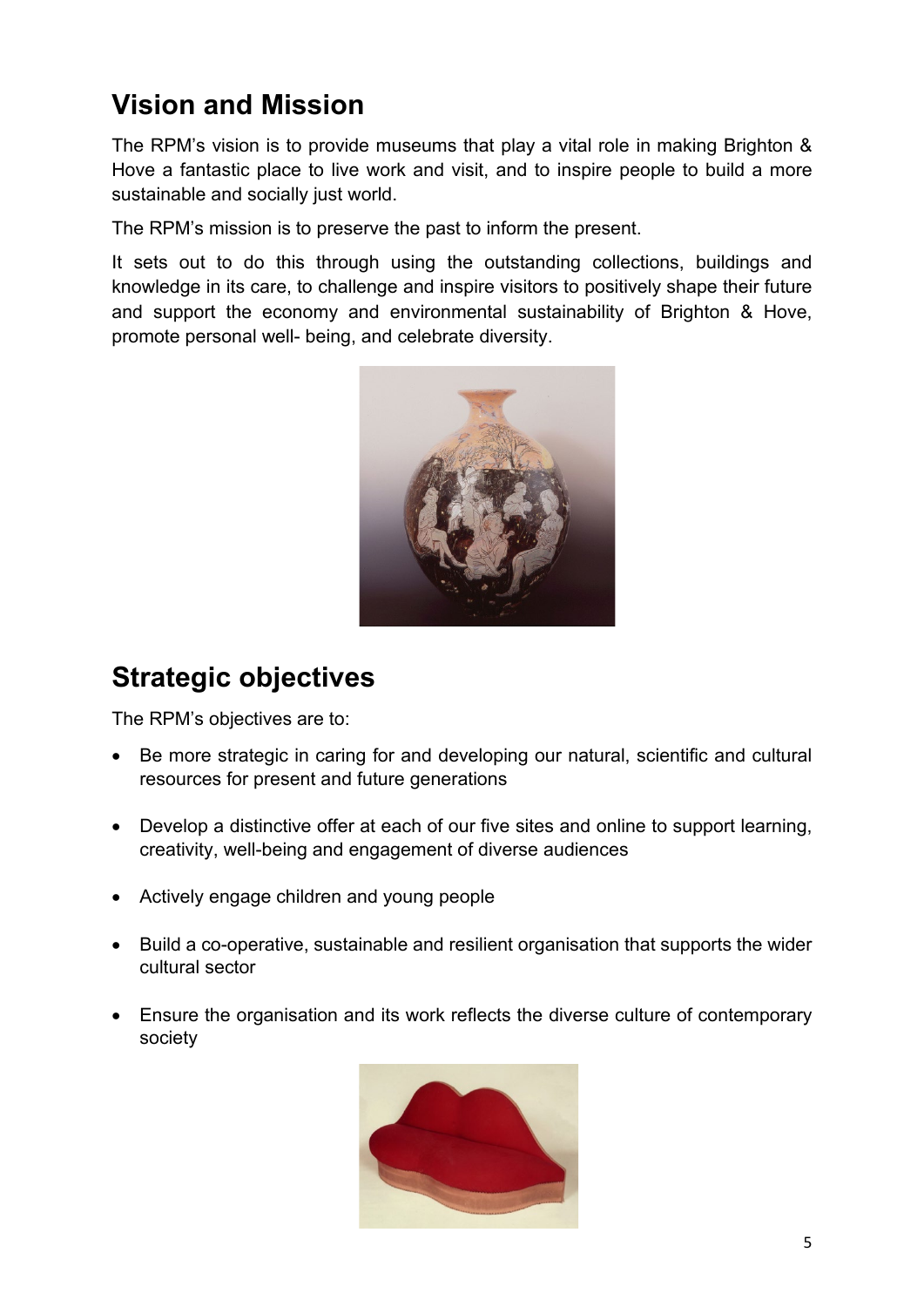### **Future priorities**

The RPM sites are being developed to strengthen their identity and resilience, and ensure they are relevant to and meet the needs of a diverse audience of local citizens, national and international visitors in the 21st century.

Key developments which the Trust will deliver include:

- The Royal Pavilion Estate Project: working with the Brighton Dome and Brighton Festival, and BHCC, to protect and restore this rich heritage and reconnect and revitalise the historic buildings and garden as one. This will create a world class cultural destination for heritage, culture and the performing arts.
- Royal Pavilion Garden: delivery of a National Lottery Heritage Fund project, to create a sense of arrival and a destination for residents and visitors to engage with the heart of the City's cultural offer.
- The Booth Museum of Natural History: development of the Booth as a familyfriendly museum, combining the gothic appeal of a 19<sup>th</sup> century 'bird' museum with a 21st century story of evolution and conservation.
- Hove Museum & Art Gallery: the Museum is developing as a 'museum of making' to build on its engagement with family audiences and its reputation for adult learning.
- Preston Manor: the ambition is for the whole site to become recognised both as an after-hours venue and as a must-see historic house visitor attraction.
- Strengthen the RPM's online engagement

More information about the RPMT, its business plans and manifesto can be found at **[brightonmuseums.org.uk](http://brightonmuseums.org.uk/)**



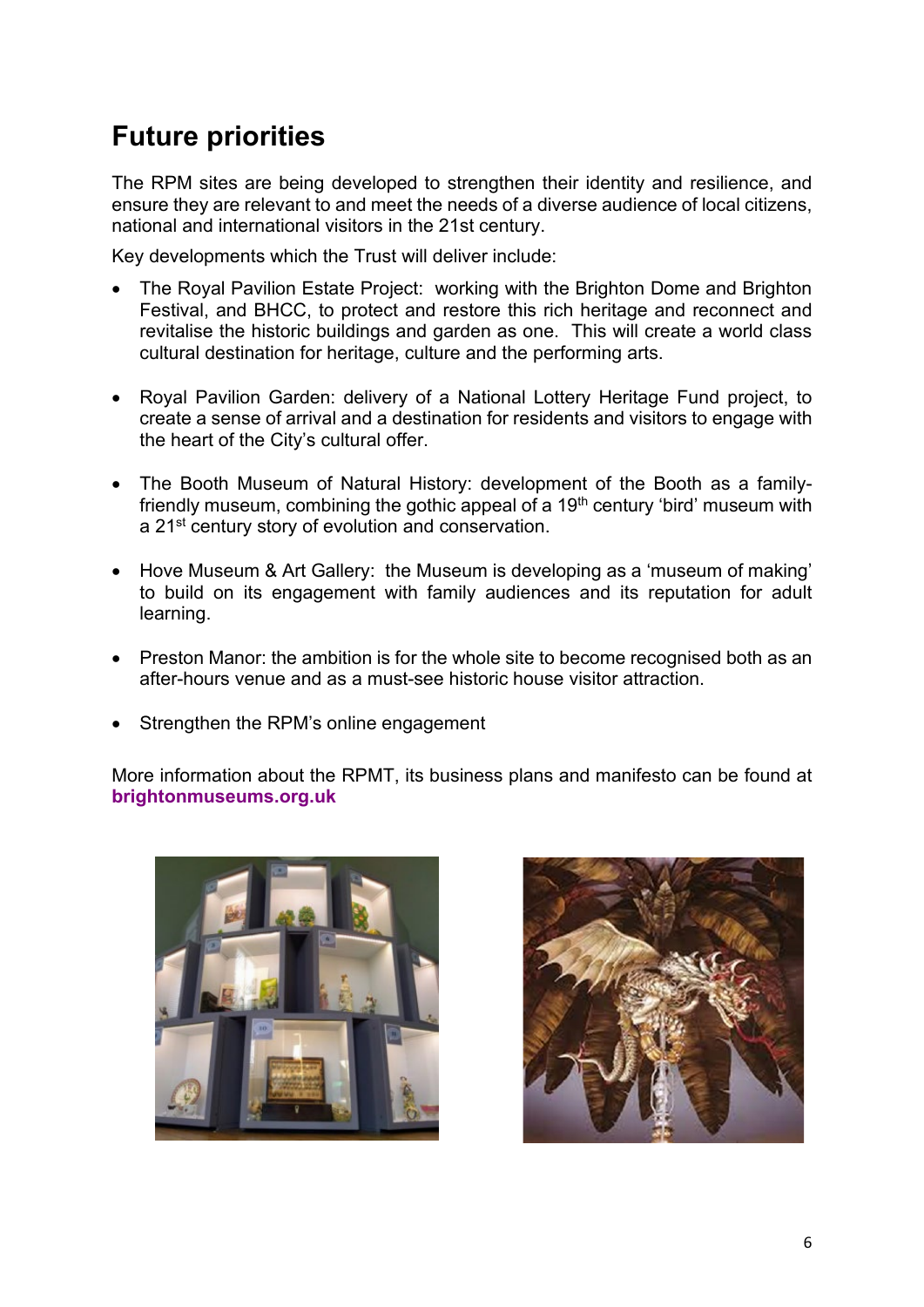### **Role Description**

#### **Purpose of the Job**

This is an exciting opportunity to lead the creation of the new Royal Pavilion and Museums Trust (RPMT). We are looking to recruit a Chief Executive Officer (CEO) who is ready to use their leadership and change management skills to deliver the step change transformation from a council-run museum service to an entrepreneurial, vibrant, independent, and sustainable charity which has diversity and excellence at its heart and which offers visitors a world-class experience.

The CEO will be responsible for the leadership, strategic direction and overall performance of the RPMT. He/She will be supported by an excellent team and will be working with staff, trustees, Brighton & Hove City Council, Arts Council England and other funders and partners to deliver their vision.

The 25 year agreement with the RPMT and Brighton & Hove City Council ensures there is guaranteed funding and support in place.

#### **Principal Accountabilities**

We are looking for a CEO with experience in 6 key areas:

- **1. Entrepreneurship, business development and business management**
- **2. Strategic planning**
- **3. Fundraising and partnership**
- **4. Change management**
- **5. People management**
- **6. Communications and profile**
- 1. ENTREPRENEURSHIP, BUSINESS DEVELOPMENT AND BUSINESS MANAGEMENT
	- Lead the process of establishing the RPMT as a successful, sustainable and commercially viable business which secures the investment needed to deliver its commitments and ambitions for the next five years.
	- Identify and exploit strategic public and commercial opportunities to support the ambitious vision for the RPMT which has access, diversity and excellence at its heart.
- 2. STRATEGIC PLANNING
	- Develop an ambitious and long-term strategic plan and framework for the RPMT, to deliver the vision which has shaped the establishment of the new Trust and the ambitions for Brighton as a city to make a difference to the lives and ambitions of visitors and local communities.
	- Pro-actively manage risk across all areas of strategy and operations, liaising closely with the Chair and RPMT board.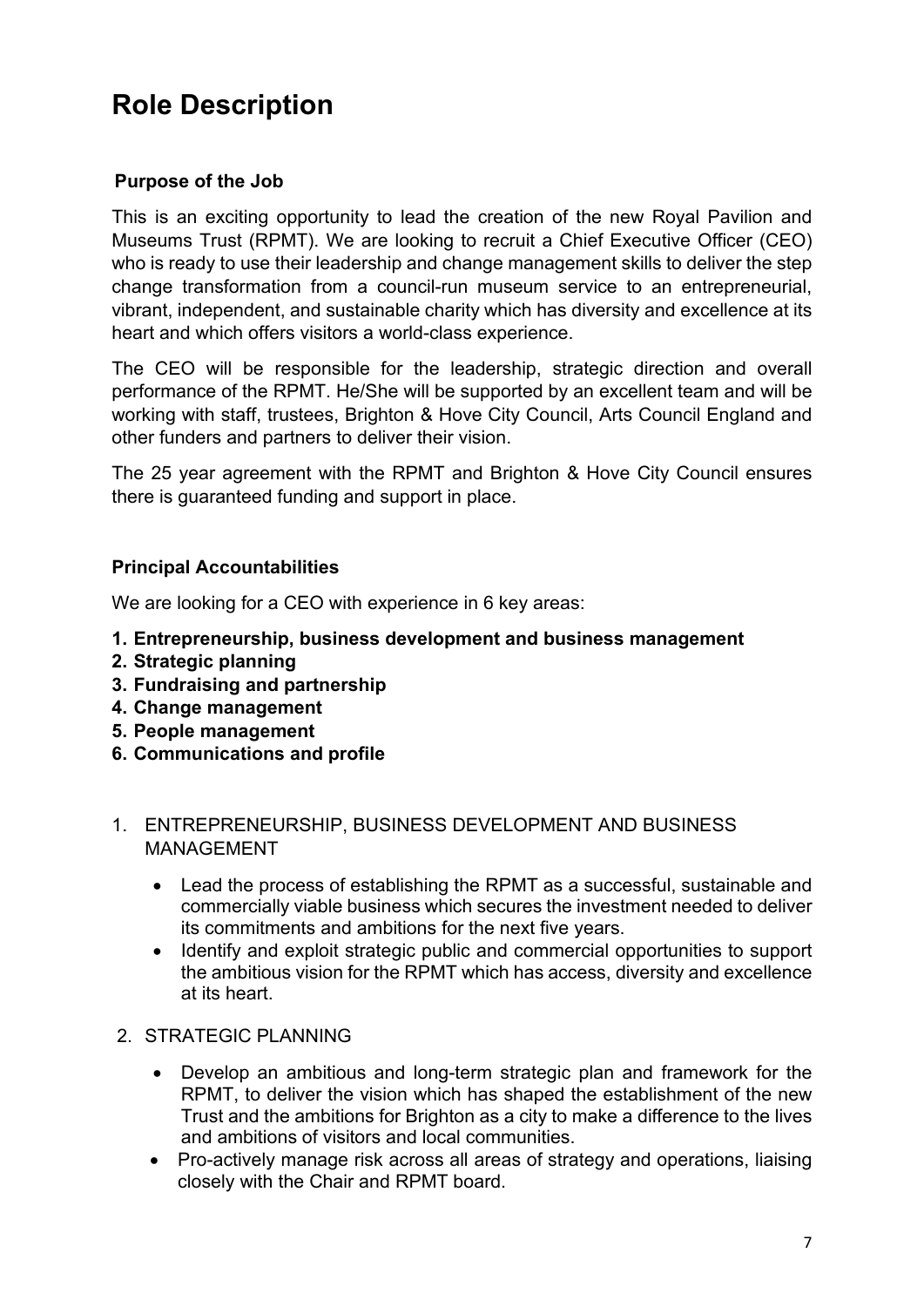• Ensure compliance with all relevant laws and regulations, including accounting and reporting to the Charity Commission and Companies House.

#### 3. FUNDRAISING AND PARTNERSHIP

- Lead the development of an effective long-term fundraising strategy, to generate a step-change in the level of fundraising achieved.
- Secure ACE National Portfolio Status for the RPMT and ensure that its work makes a lasting and measurable difference to the lives of the people who live and work in Brighton and Hove and beyond.
- Position the RPMT as a partner of choice, maintaining and developing key existing funding, heritage, arts and business relationships and local, national and international partnerships.
- 4. CHANGE MANAGEMENT
	- Introduce a visitor-centric programme to the RPMT, to ensure customer service is consistent with being a world-class leading visitor experience.
	- Lead on the development of a marketing and sales strategy, to generate a stepchange in visitor numbers and revenue, including ancillary sales from events, catering and retail.
	- Ensure the RPMT is recognised as an organisation which adheres to the importance of sustainable environmental and ecological credentials.
- 5. PEOPLE MANAGEMENT
	- Provide leadership, direction and motivation for the RPMT, creating a learning culture that enables staff to develop and to feel empowered and inspired by the work they do and the impact they are having on their visitors and on the local community.
- 6. COMMUNICATIONS AND PROFILE
	- Raise the profile of the RPMT through PR and networking, so that its highquality work is shared and recognised regionally, nationally and internationally.

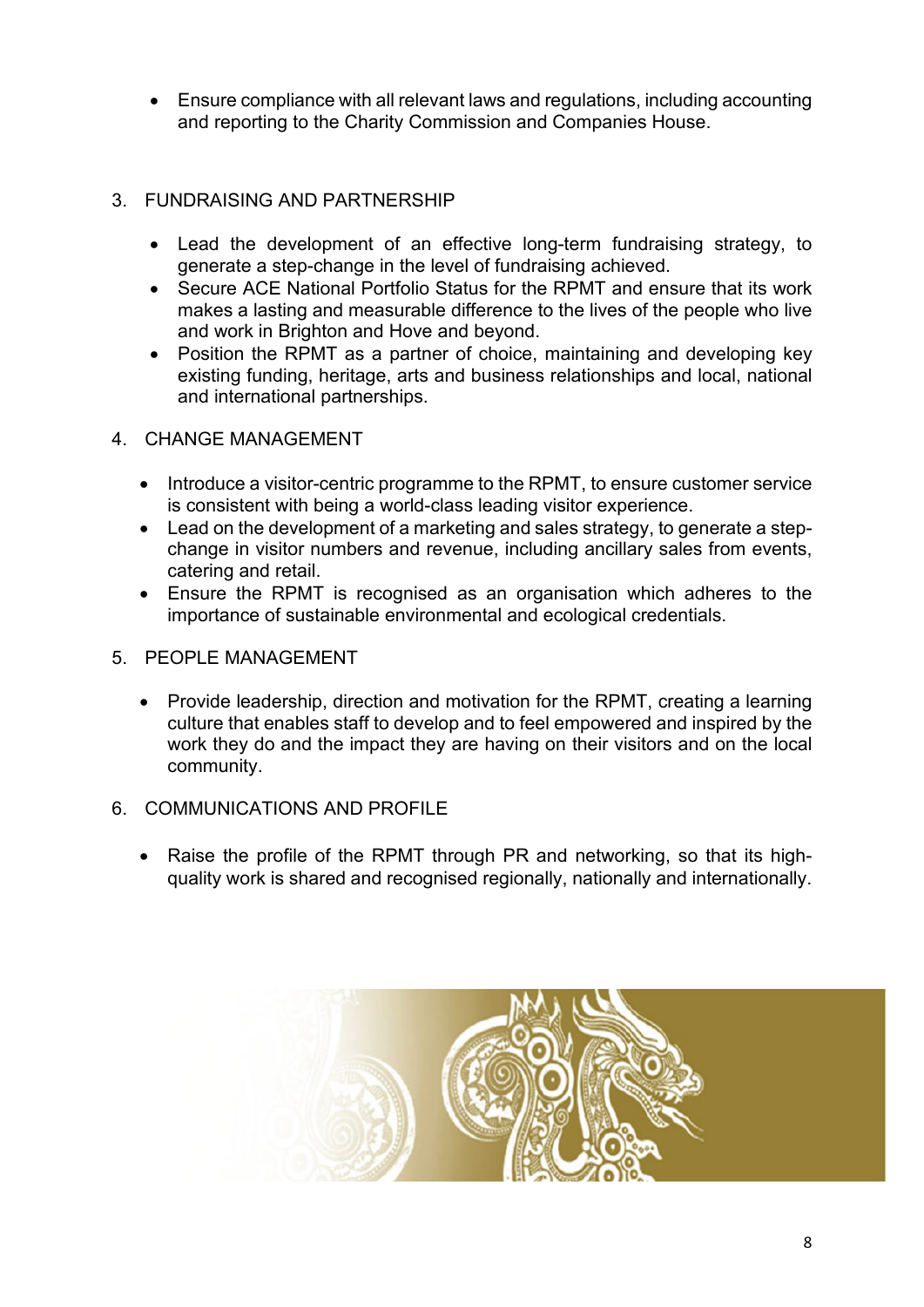

#### **General Accountabilities**

- To ensure operations in their area of responsibility are conducted according to the provisions of the Health & Safety at Work Act 1974, the Management of Health & Safety at Work Regulations 1999 and all relevant legislation and the RPMT's Health and Safety Policy.
- To develop practices that uphold and develop the principles of RPMT's Inclusive Policy in relation to staff and to service provision.

The duties of the role are set out in the above job description, however, please note that the RPMT reserves the right to update the job description, from time to time, to reflect changes in, or to, the job. The list of duties in the job description should not be regarded as exclusive or exhaustive.

There will be other duties and requirements associated with the job and, in addition, as a term of employment the postholder may be required to undertake various other duties as may reasonably be required.

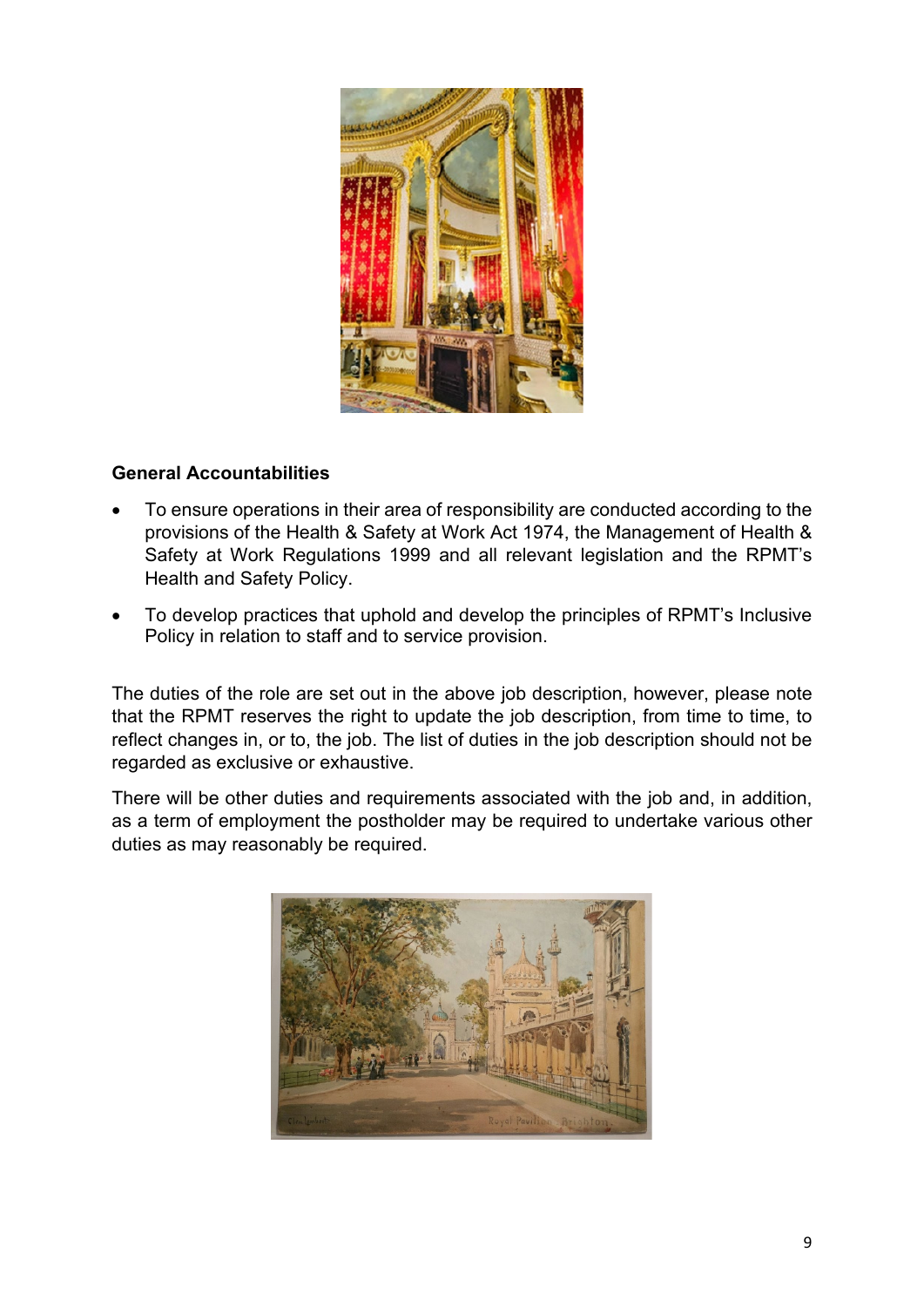### **Person Specification**

| <b>Job Related</b><br>Education,<br>Qualifications<br>and<br>Knowledge | • Degree in a relevant subject or a comparable level of knowledge<br>acquired through experience<br>• Either a Master's degree in a business-related subject or<br>comparable level of knowledge acquired in the visitor experience,<br>tourism or related industry sector<br>Significant knowledge of relevant charity, company and<br>employment law<br>• Current knowledge of the UK cultural and tourism sectors,<br>national and inbound international visitors<br>• Knowledge of professional musems standards and their<br>application<br>• Knowledge and understanding of the importance of preserving<br>historic and Designated collections.<br>• Awareness of current Health & Safety legislation<br>• Knowledge of Health and Safety Management Systems |
|------------------------------------------------------------------------|---------------------------------------------------------------------------------------------------------------------------------------------------------------------------------------------------------------------------------------------------------------------------------------------------------------------------------------------------------------------------------------------------------------------------------------------------------------------------------------------------------------------------------------------------------------------------------------------------------------------------------------------------------------------------------------------------------------------------------------------------------------------|
| <b>Experience</b>                                                      | • Senior management experience in a complex and significant<br>business, cultural, heritage or arts organisation or visitor<br>attraction, with an understanding of how to run a third sector<br>organisation profitably<br>• Working with a Board of Trustees<br>• Managing successful teams and taking them through a change<br>process<br>• Experience of driving service innovation and of measuring<br>success by impact as well as by output<br>• Crisis and reputation management<br>• Running capital projects<br>• Developing and managing international partnerships<br>• Securing new investment<br>• Business development and business management                                                                                                       |
| <b>Skills and</b><br><b>Abilities</b>                                  | Leadership: the personal drive, passion and energy to create an<br>inspirational vision and plan for the service and to oversee<br>delivery against agreed targets: ability to motivate staff and<br>volunteers and personal drive, passion and energy to achieve<br>this<br>Fundraising and financial acumen: ability to generate income set<br>٠<br>and manage budgets, and to grow activities that ensure the<br><b>RPMT</b> is sustainable<br>An entrepreneurial approach to business development with the<br>٠<br>ability to develop new approaches to service delivery                                                                                                                                                                                        |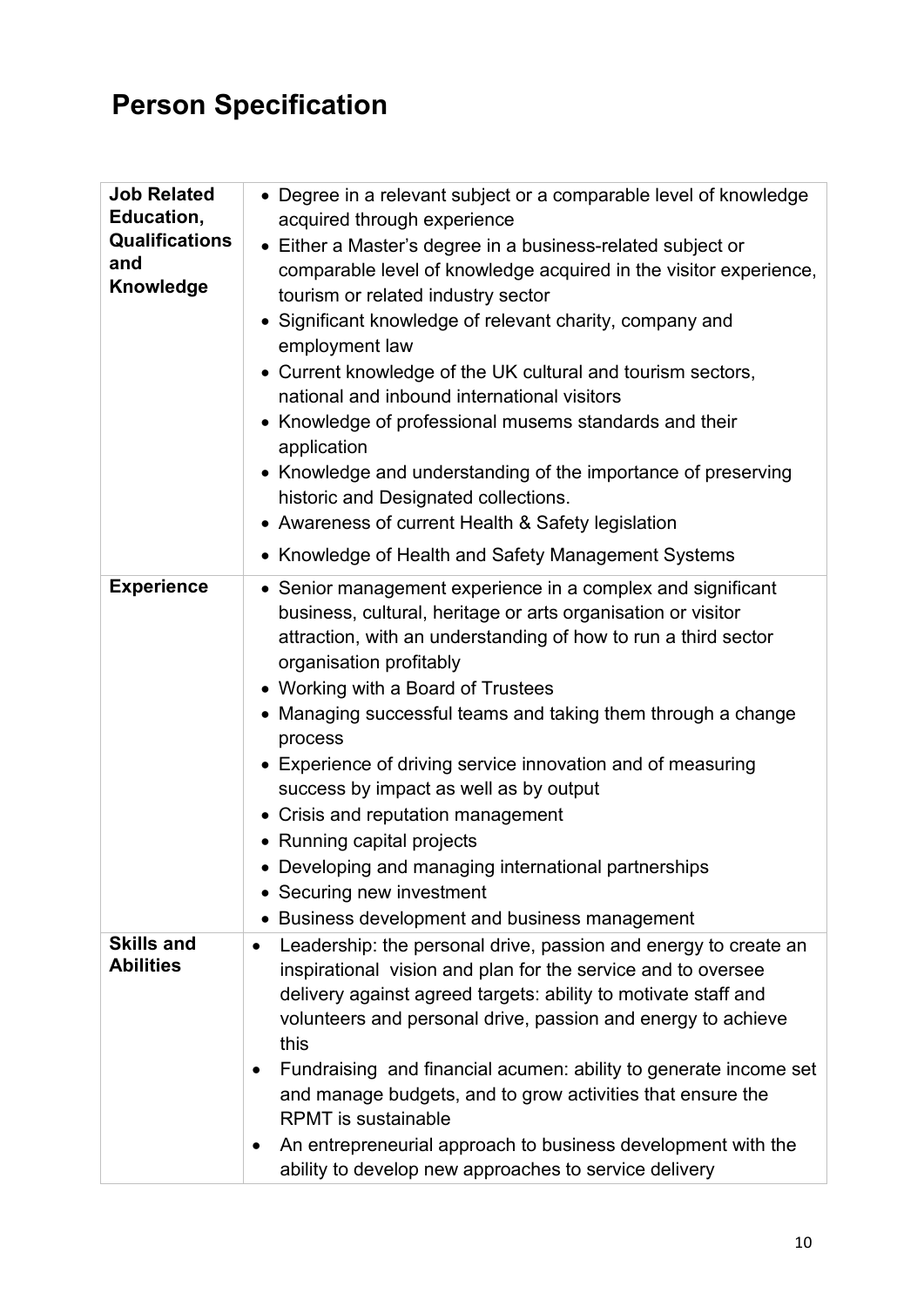|                   | Management reporting to Board level on business performance<br>$\bullet$<br>and key areas of risk to the organisation.                                                                                                |
|-------------------|-----------------------------------------------------------------------------------------------------------------------------------------------------------------------------------------------------------------------|
|                   | Advocacy: to be the public and private face of RPMT and to<br>$\bullet$<br>communicate and promote effectively and negotiate for its aims<br>Interpersonal: building relationships with stakeholders and<br>$\bullet$ |
|                   | funders and the ability to motivate staff and volunteers to deliver<br>the shared vision for the service                                                                                                              |
|                   | Judgement: discerning political and strategic judgement<br>$\bullet$<br>Time management: manage multiple priorities and focus in a<br>$\bullet$<br>varied and stimulating environment                                 |
| <b>Equalities</b> | Develop practices within the RPMT which uphold the RPMT's<br>$\bullet$<br>policy in relation to staff, promote diversity and to service<br>provision.                                                                 |

#### **Scope for Impact**

The impact of the CEO will be:

- Creating the entrepreneurial culture in the organisation which ensures we secure the investment we need to realise our ambitions for the service;
- Delivering a step-change in visitor numbers and ensuring the growth, development and long term sustainability of the RPMT;
- Raising the profile of the RPMT regionally, nationally and internationally, the CEO being the ambassador of the RPMT;
- Meeting the expectations of funders and external stakeholders such as Brighton & Hove City Council, Arts Council England, the National Lottery Heritage Fund and the Charity Commission;
- Identifying, evaluating and developing new strategic partnerships across all sectors, to increase the sphere of commercial influence of the RMPT and being in new revenue streams;
- Creating an inspiring and first class visitor experience which draws new audiences to the museums in the RPMT's care.

#### **Job Context**

This is the start of an exciting new chapter for the RPM, after transferring to Trust status. It is an opportunity for a new CEO to lead the transformation of the newly formed RPMT and set the vision and direction for the new service.

The CEO's success will be measured by the reach, impact, growth and long-term sustainability of a vibrant independent charity which is recognised regionally, nationally and internationally for putting excellence, community and good stewardship at the heart of its work.

Key relationships include the RPMT chair and board of trustees, Brighton & Hove City Council, Arts Council England, National Lottery Heritage Fund, the Royal Collection Trust and other funding bodies and local, national and international strategic partnerships.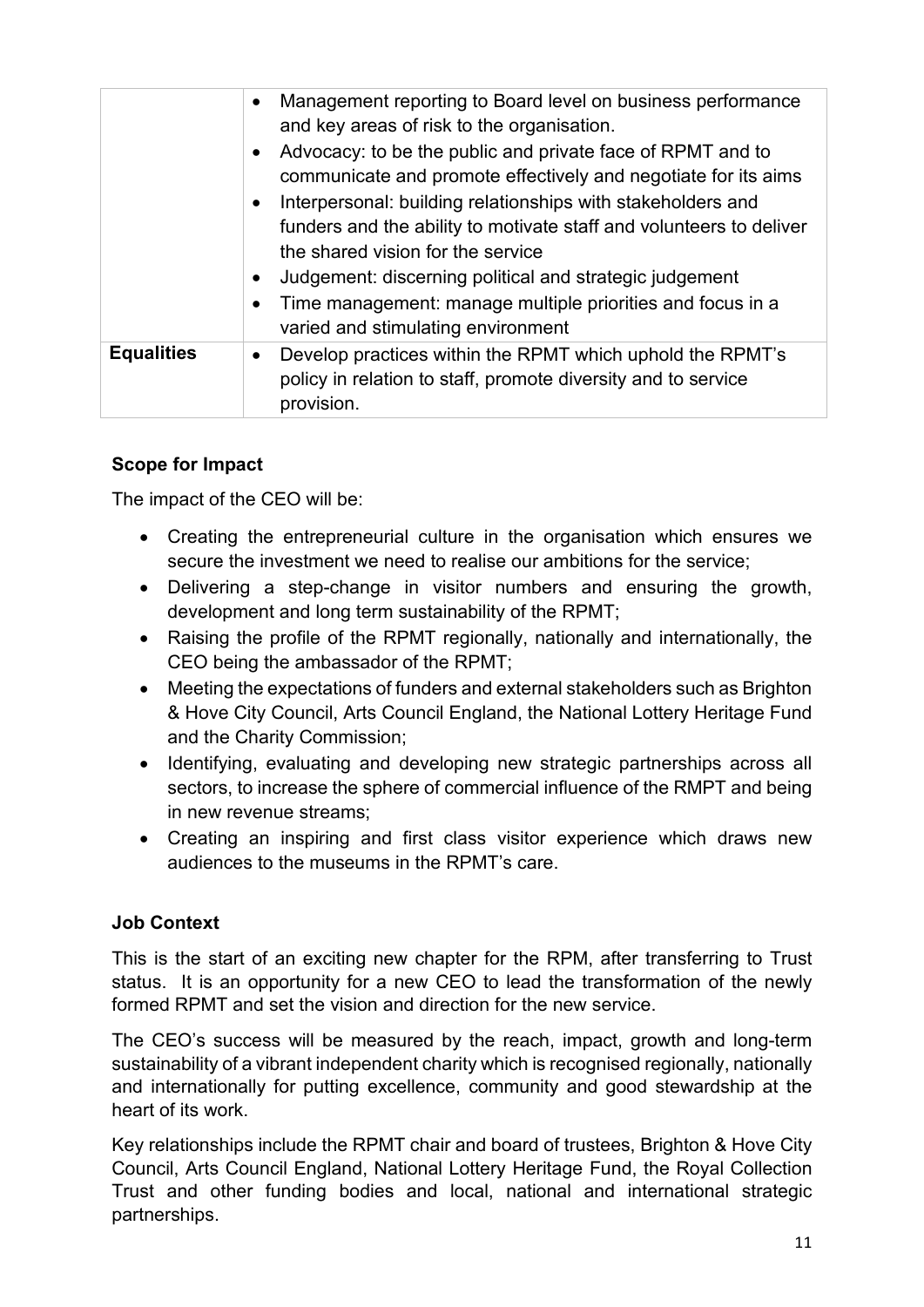### **Salary Package**

The salary for the Chief Executive post is £90K+.

In addition, the RPMT is able to offer membership of the Local Government Pension Scheme and generous relocation expenses.

This is a permanent role, subject to the successful completion of a probationary period.



### **Recruitment process and indicative timetable**

We hope you are interested in joining the RPMT and using your skills and experience to realise our ambitions. Please apply via the Orbis Recruitment Hub and send us:

- 1. A personal statement explaining why you are interested in becoming Chief Executive and what skills and experience you would bring to the role. Please keep this to a maximum of two sides of A4.
- 2. Your CV

The deadline for applications is **Friday 26th June**.

The first round of interviews of long listed candidates will be on **Wednesday 8th July** via Zoom video conferencing.

The second round of interviews of shortlisted candidates will take place during the week beginning **Monday 13th July** at the Royal Pavilion in Brighton if travel restrictions are relaxed or via Zoom video conferencing if not.

If you would like to have a chat about the role with the Chair of the RPMT, please contact Clare Bailey [\(clare@pavilionfoundation.org\)](mailto:clare@pavilionfoundation.org) in the first instance.

**The Royal Pavilion & Museums Trust 4-5 Pavilion Buildings Brighton BN1 1EE brightonmuseums.org.uk**